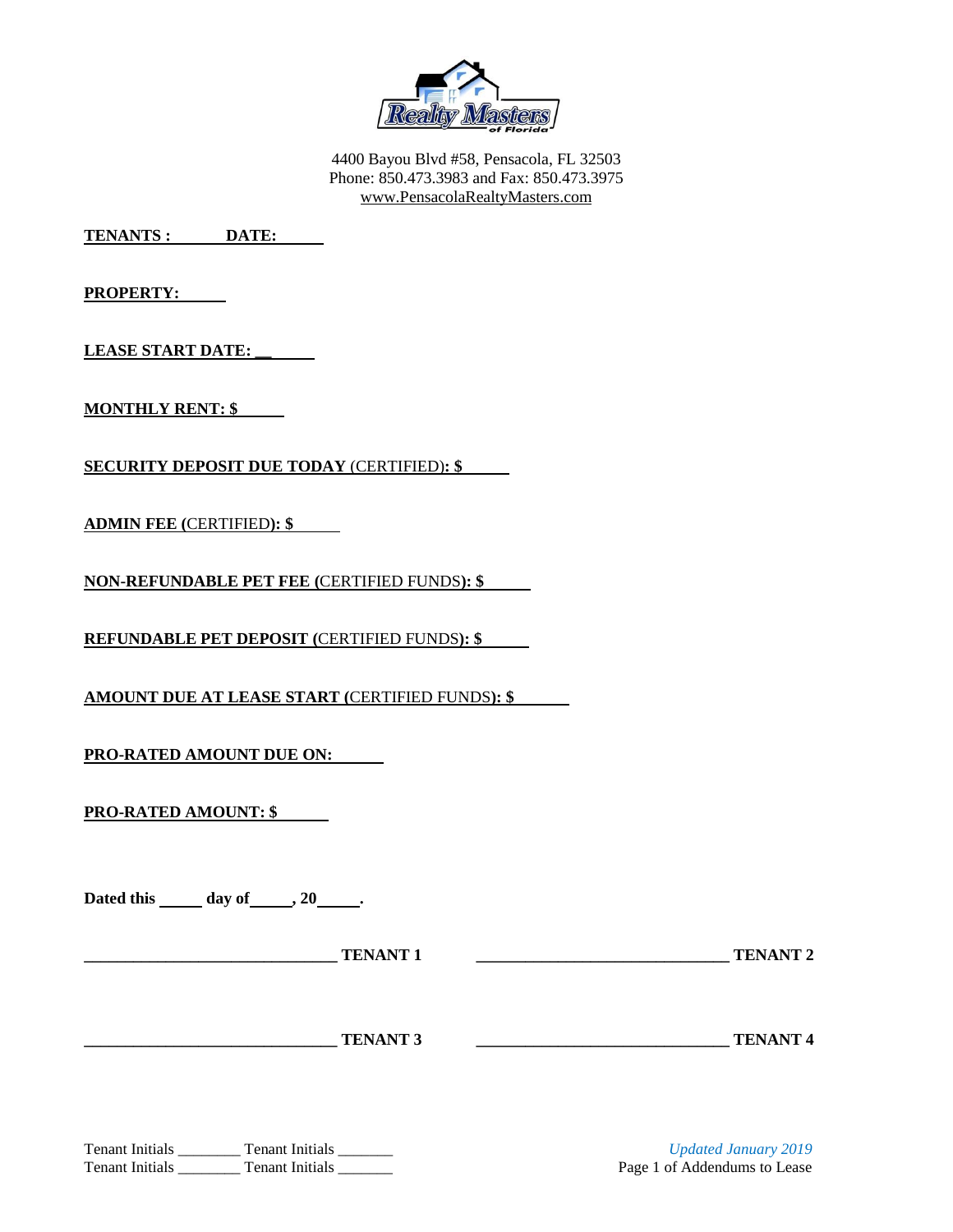# **ADDITIONAL STIPULATIONS**

THE FOLLOWING STIPULATIONS for that Residential Lease dated  $\_\_\_$  for the property located at  $\_\_\_\$  FL (hereinafter referred to as "PREMISES") are agreed to and made a part of the lease agreement and shall bind the TENANT(S), TENANT'S heirs, estate, or legally appointed representatives, (hereinafter referred to collectively as "TENANT(S)") and OWNERS and/ or AGENT, hereinafter referred to as "LANDLORD".

#### **\_\_\_\_\_ \_\_\_\_\_ \_\_\_\_\_ \_\_\_\_\_ (Initial) PRIVACY NOTICE FROM REALTY MASTERS OF FL**

As a Real Estate and Property Management Company, we have always protected your right to privacy. Like all providers of personal financial services, we are now required by law to inform you of our policies regarding privacy of your information.

#### **1. Types of Nonpublic Personal Information We Collect**

We collect nonpublic personal information about you that is provided to us by you or obtained by us with your authorization.

#### **2. Parties to Whom We Disclose Information**

For current and former tenants, we do not disclose any nonpublic personal information obtained in the course of our practice except as required or permitted by law. Permitted disclosures include, for instance, providing information to our employees, and in limited situations, to our affiliates or unrelated third parties who need to know that information to assist us in providing services to you. In all such situations, we stress the confidential nature of information being shared.

#### 3. **Protecting the Confidentiality and Security of Current and Former Clients' Information**

We retain records relating to professional services that we provide so that we are better able to assist you with your professional needs and, in some cases, to comply with professional guidelines. In order to guard your nonpublic personal information, we maintain physical, electronic, and procedural safeguards that comply with our professional standards. Please call if you have any questions, because your privacy, our professional ethics, and the ability to provide you with quality financial services are very important to us.

## **\_\_\_\_\_ \_\_\_\_\_ \_\_\_\_\_ \_\_\_\_\_ (Initial) FORECLOSURE INFORMATION TO TENANT**

- 1. BROKER, MANAGER, AGENT, EMPLOYEES AND ASSIGNS, HEREINAFTER "AGENT" makes no guarantees to TENANT that the premises are not in pre-foreclosure, foreclosure or may be subject to a foreclosure action before or during the tenancy. AGENT makes no representations that the OWNER is current on his financial obligations regarding the premises. TENANT understands and agrees that in the event a legal action for foreclosure is instituted against the property OWNER, TENANT may be subject to vacating the premises prior to the lease expiration. TENANT understands that the foreclosure process can take a few months to more than one year. TENANT understands that often the foreclosure is stopped, the foreclosure may be dismissed, or the property may sell prior to foreclosure. In the event the property sells prior to foreclosure, TENANT'S rights under the lease may be terminated by the purchaser. In the event the foreclosure proceeding results in a Certificate of Title being issued, TENANTS understand that, if the purchaser provides notice as required by Section 83.561, Florida Statutes, TENANTS may remain in possession of the property for thirty (30) days after such notice is given.
- 2. TENANT agrees to hold harmless the OWNER, the OWNER'S AGENT, its agents, employees, assigns, successors and heirs, should the TENANT incur moving expenses and/or other expenses or losses relating to moving and/or vacating the subject property in the event of any foreclosure.
- 3. TENANT agrees that in the event a foreclosure action is, was or will be filed against, the OWNER, TENANT shall continue to pay rent to OWNER or AGENT as per the lease agreement, and the foreclosure action against the OWNER shall not allow the TENANT to withhold rent or fail to pay the rent as required by the Lease Agreement.

Tenant Initials \_\_\_\_\_\_\_\_ Tenant Initials \_\_\_\_\_\_\_ *Updated January 2019* Tenant Initials Communication Channel Tenant Initials Communication Channel Page 2 of Addendums to Lease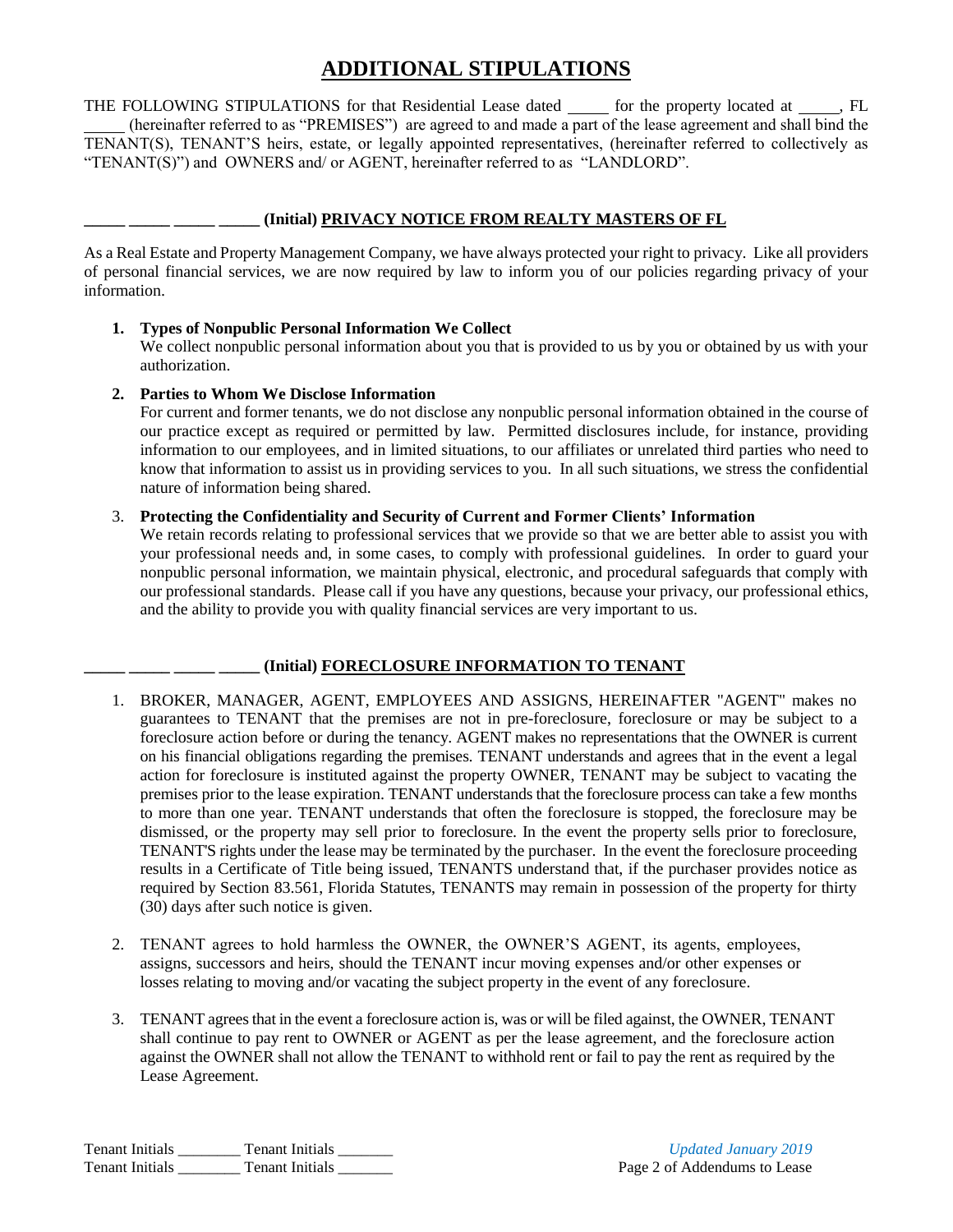#### **\_\_\_\_\_ \_\_\_\_\_ \_\_\_\_\_ \_\_\_\_\_ (Initial) ACCESS TO ATTIC AND CRAWL SPACE IN ATTIC IS PROHIBITED:**

The parties acknowledge that there is an attic and crawl space in the attic that is accessible to TENANT(S). TENANT(S) hereby acknowledge and agree that TENANT(S), authorized occupants and any guests, invitees, or relatives shall not access the attic or crawl space in the attic while residing in the PREMISES.

#### **\_\_\_\_\_ \_\_\_\_\_ \_\_\_\_\_ \_\_\_\_\_ (Initial) SMOKE DETECTORS & FIRE EXTINGUISHERS:**

 $I (We)$  do hereby acknowledge receipt of \_\_\_\_\_ smoke detection device(s), \_\_\_\_\_ fire extinguisher(s), and \_\_\_\_\_ carbon monoxide detector(s).

- **1. REPAIR.** I / (We) agree that it is our duty to regularly test the smoke detector(s) and/or fire extinguisher(s) and agree to notify owner or agent immediately in writing of any problem, defect, malfunction or failure of the smoke detector(s) and/or fire extinguisher(s). Owner shall repair or replace the smoke detector(s) and/or fire extinguisher(s), assuming the availability of labor and materials in the event we notify owner or agent in writing of any defect.
- **2. MAINTENANCE.** I / (We) agree to replace the smoke detector(s) battery, if any, at any time the existing battery becomes unserviceable.
- **3. REPLACEMENT.** I / (We) agree to reimburse owner or agent upon request, for the cost of a new smoke detector(s) and/or fire extinguisher(s) and the installation thereof in the event the existing smoke detector(s) and/or fire extinguisher(s) becomes damaged by me, my guests or invitees.
- **4. DISCLAIMER.** I / (We) acknowledge and agree that owner or agent is not the operator, manufacturer, distributor, retailer or supplier of the smoke detector(s) and/or fire extinguisher(s) I / (We) assume full and complete responsibility for all risk and hazards attributable to, connected with or in any way related to the operation, malfunction or failure of the smoke detector(s) and/or fire extinguisher(s), regardless of whether such malfunction or failure is attributable to connected with, or in any way related to the use, operation, manufacture distribution, repair, servicing or installation of said smoke detector(s) and/or fire extinguisher(s). No representation, warranties, undertakings or promises, whether oral or implied, or otherwise, have been made by owner, its agents or employees to me regarding said smoke detector(s) and/or fire extinguisher(s), or the alleged performance of the same, owner or agent neither makes nor adopts any warranty of any nature regarding said smoke detector(s) and/or fire extinguisher(s) and expressly disclaims all warranties of fitness for a particular purpose, of habitability, or any and all other expressed or implied warranties, and disclaims any and all liability for damage to property caused by (1) my failure to regularly test the smoke detector(s) and/or fire extinguisher(s); (2) My failure to notify owner or agent of any problem, defect, malfunction, or failure of the smoke detector(s) and/or fire extinguisher(s); (3) theft of the smoke detector(s) and/or fire extinguisher(s) or its serviceable battery; and/or (4) false alarms produced by the smoke detector(s).

| Dated this $\_\_\_$ day of $\_\_\_$ , 20 $\_\_\_$ . |  |                 |  |                          |  |
|-----------------------------------------------------|--|-----------------|--|--------------------------|--|
|                                                     |  | <b>TENANT 1</b> |  | <b>TENANT 2</b>          |  |
|                                                     |  | <b>TENANT 3</b> |  | <b>TENANT4</b>           |  |
|                                                     |  |                 |  | <b>AGENT OR LANDLORD</b> |  |
|                                                     |  |                 |  |                          |  |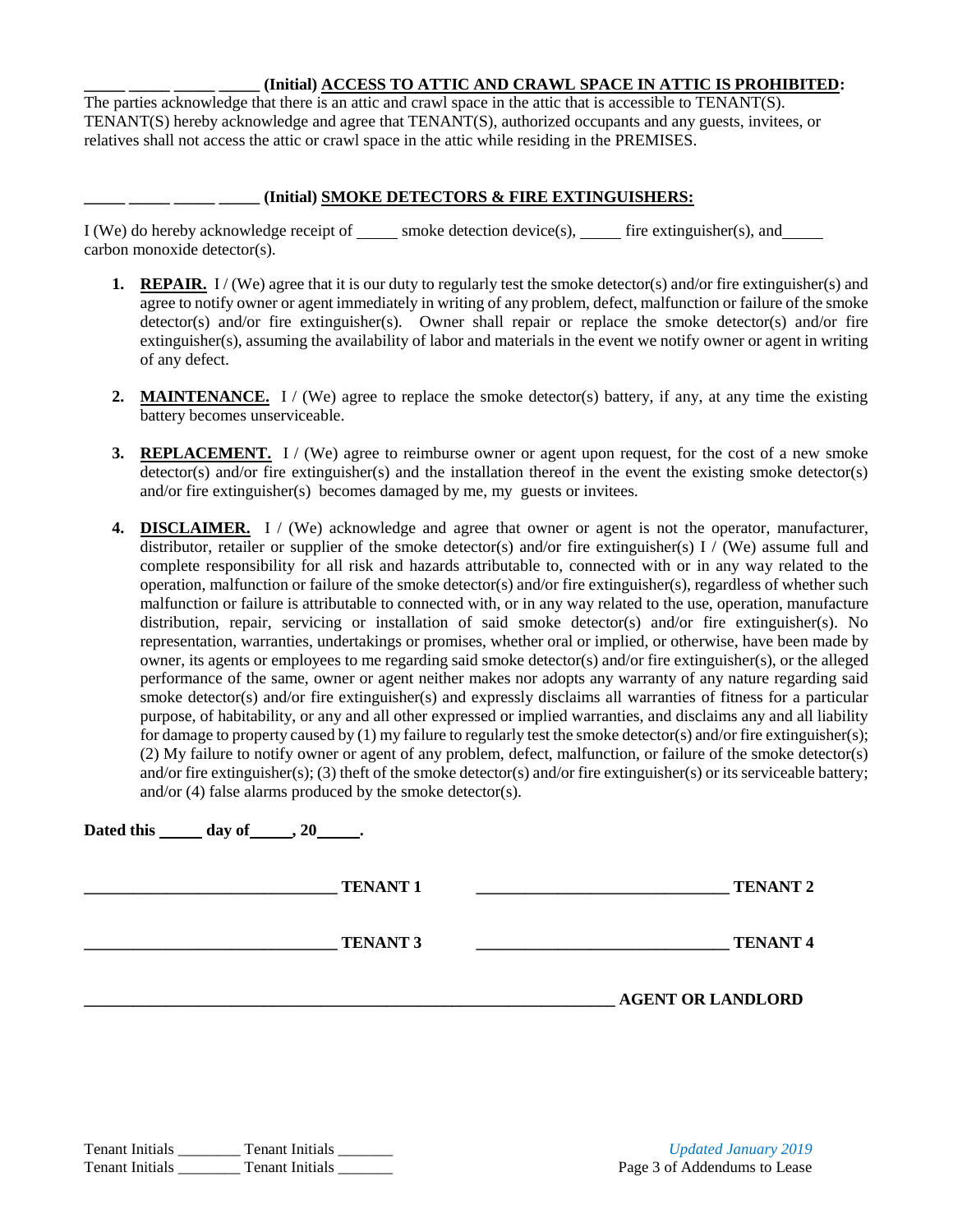## **MOLD ADDENDUM TO LEASE**

#### **THIS ADDENDUM IS AGREED TO AND SHALL BE MADE PART OF THE LEASE AGREEMENT BETWEEN (OWNER OR AGENT) AND (TENANTS) FOR THE PREMISES LOCATED AT .**

MOLD: Mold consists of naturally occurring microscopic organisms which reproduce by spores. Mold breaks down and feeds on organic matter in the environment. The mold spores spread through the air and the combination of excessive moisture and organic matter allows for mold growth. Not all, but certain types and amounts of mold can lead to adverse health effects and/or allergic reactions. Not all molds are readily visible, but when it is, can often be seen in the form of discoloration, ranging from white to orange and from green to brown and black, and often there is a musty odor present. Reducing moisture and proper housekeeping significantly reduces the chance of mold and mold growth.

**CLIMATE CONTROL: Tenant(s) agree to use all air-conditioning, if provided, in a reasonable manner and use heating systems in moderation and to keep the premises properly ventilated by periodically opening windows to allow circulation of fresh air during dry weather only.** Owner or agent recommends that air conditioning is used at all times if unit has air conditioning.

#### **TENANT(S) AGREE TO:**

- **Keep the premises clean and regularly dust, vacuum and mop**.
- Use hood vents when cooking, cleaning and dishwashing
- Keep closet doors ajar
- Avoid excessive amounts of indoor plants
- Use exhaust fan or crack windows when bathing / showering and leave on for a sufficient amount of time to remove moisture
- Use ceiling fans if present
- Water all indoor plants outdoors
- Wipe down any moisture or spills
- Wipe down bathroom walls and fixtures after bathing/showering
- Wipe down any vanities/sink tops
- Dry dishes before putting away
- Not hang-dry clothes indoors

## **TENANT(S) SHALL REPORT IN WRITING**

- **Visible or suspected mold**
- $\bullet$  All a/c or heating problems or spillage
- Plant watering overflows
- Musty odors, shower/ bath/ sink/ toilet overflows
- Leaky faucets, plumbing, pet urine accidents
- Discoloration of walls, baseboards, doors, window frames, ceiling
- Open blinds/curtains to allow light into premises
- Wipe down floors if any water spillage
- Hang shower curtains inside bathtub when showering
- Securely close shower doors if present
- Leave bathroom and shower doors open after use
- Use dryer if present for wet towels
- Use household cleaners on any hard surfaces
- Remove any moldy or rotting food
- Remove garbage regularly
- Wipe down any and all visible moisture
- Wipe down windows and sills if moisture present
- Check all washer hoses
- Regularly empty dehumidifier if used
- $\bullet$  Moldy clothing, refrigerator and a/c drip pan overflows
- Moisture dripping from or around any vents a/c condenser lines
- Loose, missing or failing grout or caulk around tubs, showers, sinks faucets, countertops, clothes dryer vent leaks
- Any and all moisture

**SMALL AREAS OF MOLD**: If mold has occurred on a small non-porous surface such as ceramic tile, formica, vinyl flooring, metal or plastic and the mold is not due to an ongoing leak or moisture problem, tenant agrees to clean the areas with soap (or detergent) and a small amount of water, let the surface dry, and then within 24 hours, apply a non staining cleaner such as Lysol Disinfectant, Pine-Sol Disinfectant (original pine-scented), Tilex Mildew Remover, or Clorox Cleanup.

Tenant Initials \_\_\_\_\_\_\_\_ Tenant Initials \_\_\_\_\_\_\_ *Updated January 2019* Tenant Initials \_\_\_\_\_\_\_\_ Tenant Initials \_\_\_\_\_\_\_ Page 4 of Addendums to Lease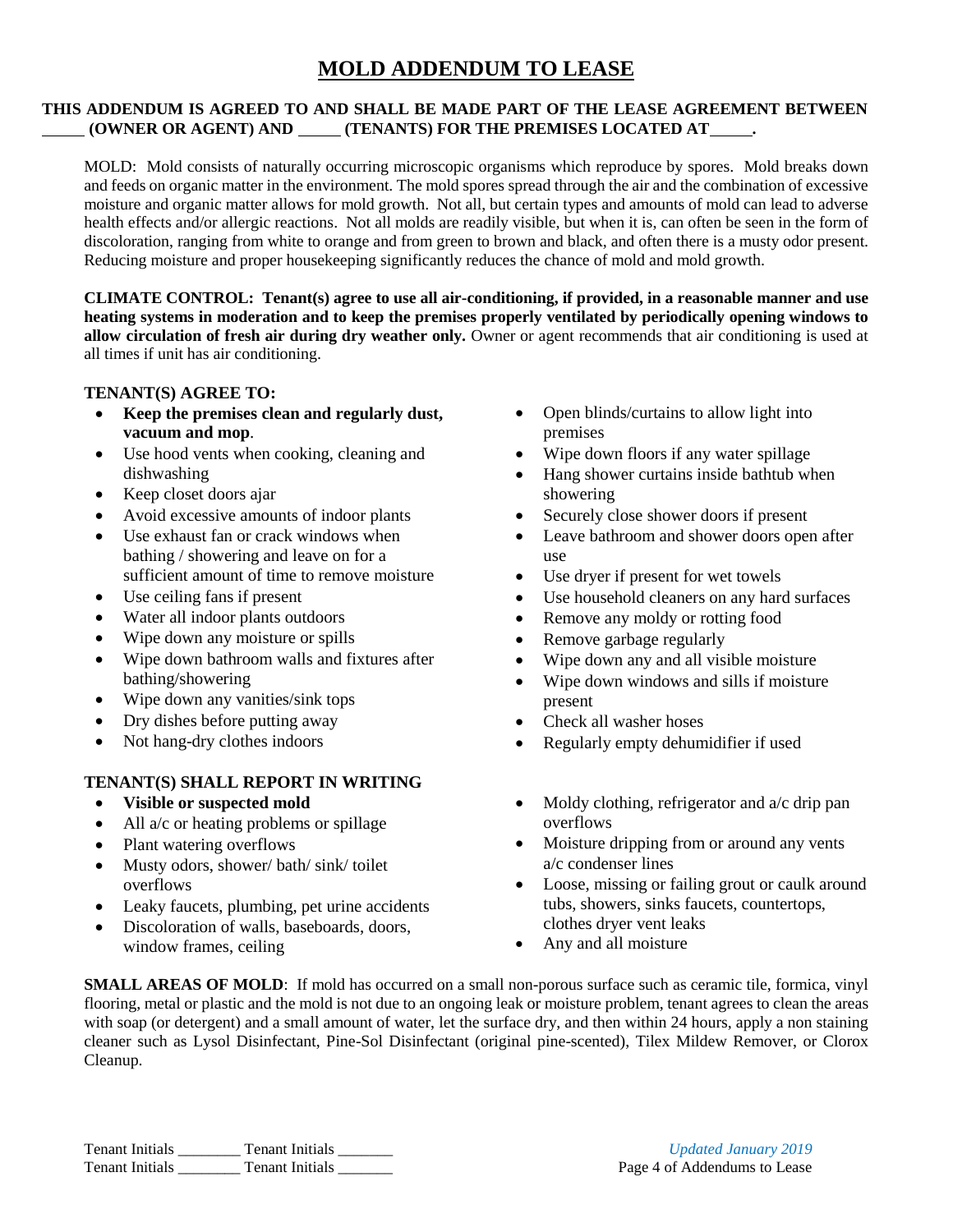**TERMINATION OF TENANCY**: Owner or agent reserves the right to terminate the tenancy and TENANT(S) agree to vacate the premises in the event owner or agent in its sole judgment feels that either there is mold or mildew present in the dwelling unit which may pose a safety or health hazard to TENANT(S) or other persons and/or TENANT(S) actions or inactions are causing a condition which is conducive to mold growth.

**INSPECTIONS:** TENANT(S) agrees that Owner or agent may conduct inspections of the unit at any time with reasonable notice.

**VIOLATION OF ADDENDUM: IF TENANT(S) FAIL TO COMPLY WITH THIS ADDENDUM, Tenant(s) can be held responsible for property damage to the dwelling and any health problems that may result. Noncompliance includes but is not limited to Tenant(s) failure to notify Owner or Agent of any mold, mildew or moisture problems immediately IN WRITING. Violation shall be deemed a material violation under the terms of the Lease, and owner, or agent shall be entitled to exercise all rights and remedies it possesses against TENANT(S) at law or in equity and TENANT(S) shall be liable to Owner for damages sustained to the Leased Premises. TENANT(S) shall hold Owner and agent harmless for damage or injury to person or property as a result of TENANT(S) failure to comply with the terms of this addendum.**

PARTIES: THIS ADDENDUM IS BETWEEN THE TENANT(S) AND OWNER. THIS ADDENDUM IS IN ADDITION TO AND MADE PART OF THE LEASE AGREEMENT AND IN THE EVENT THERE IS ANY CONFLICT BETWEEN THE LEASE AND THIS ADDENDUM, THE PROVISIONS OF THIS ADDENDUM SHALL GOVERN.

**Dated this \_\_\_\_\_\_\_ day of \_\_\_\_\_\_ , 20 .** 

**\_\_\_\_\_\_\_\_\_\_\_\_\_\_\_\_\_\_\_\_\_\_\_\_\_\_\_\_\_\_\_ TENANT 1 \_\_\_\_\_\_\_\_\_\_\_\_\_\_\_\_\_\_\_\_\_\_\_\_\_\_\_\_\_\_\_ TENANT 2**

**\_\_\_\_\_\_\_\_\_\_\_\_\_\_\_\_\_\_\_\_\_\_\_\_\_\_\_\_\_\_\_ TENANT 3 \_\_\_\_\_\_\_\_\_\_\_\_\_\_\_\_\_\_\_\_\_\_\_\_\_\_\_\_\_\_\_ TENANT 4**

**\_\_\_\_\_\_\_\_\_\_\_\_\_\_\_\_\_\_\_\_\_\_\_\_\_\_\_\_\_\_\_\_\_\_\_\_\_\_\_\_\_\_\_\_\_\_\_\_\_\_\_\_\_\_\_\_\_\_\_\_\_\_\_\_\_ AGENT OR LANDLORD**

Tenant Initials \_\_\_\_\_\_\_\_ Tenant Initials \_\_\_\_\_\_\_ *Updated January 2019* Tenant Initials Communication Channel Tenant Initials Communication Channel Page 5 of Addendums to Lease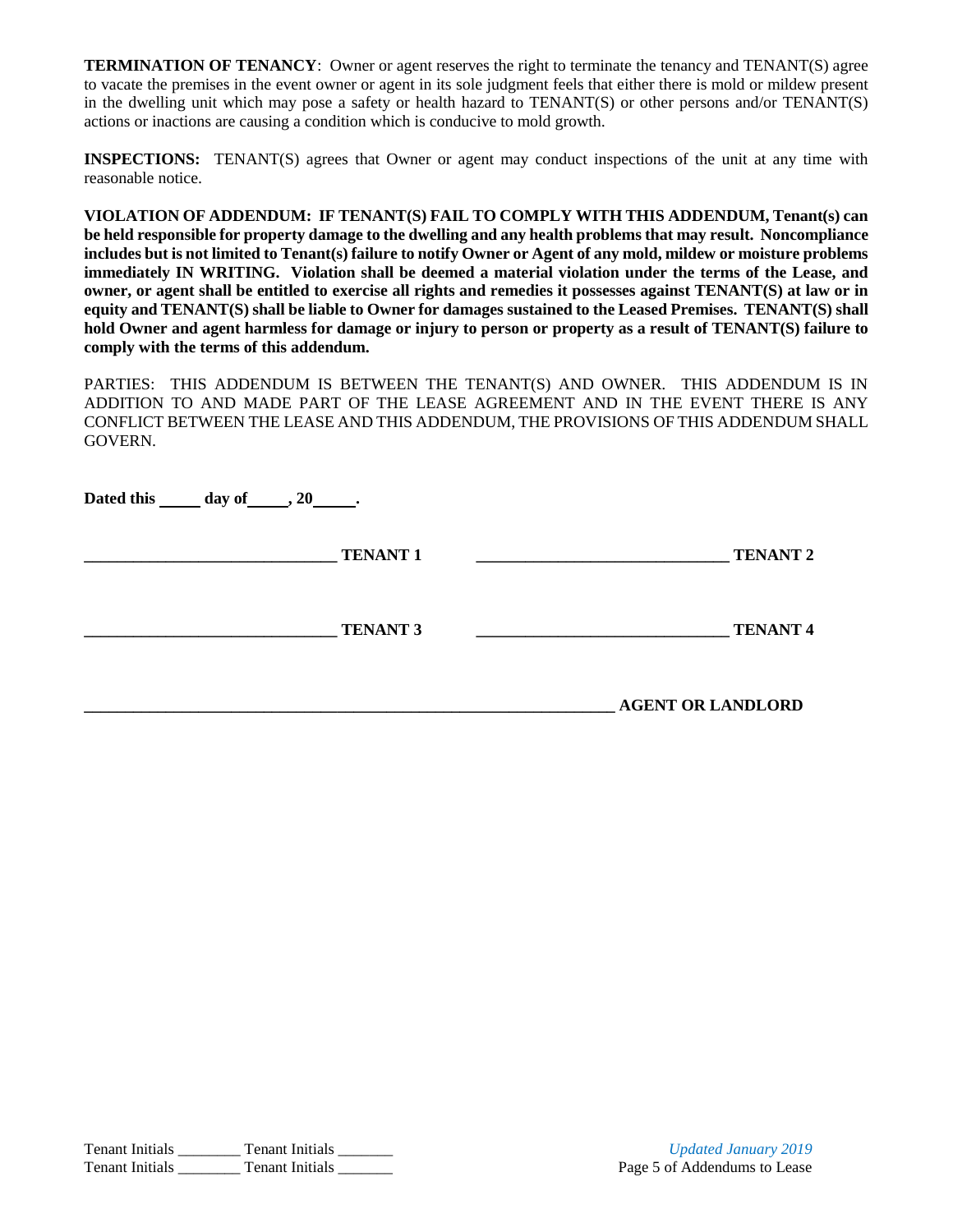# **ADDENDUM AS TO USE OF FIREPLACES, STOVES, FIRE PITS, AND CANDLES AND HOLD HARMLESS**

THIS AGREEMENT entered into on this  $\_\_\_\_$  day of  $\_\_\_$ , 20  $\_\_\_\_\_\_\_\_$  between  $\_\_\_\_\_\_$  (hereinafter "OWNER" and who is the owner(s) of that real property located at \_\_\_\_\_ (hereinafter "SUBJECT PROPERTY") and \_\_\_\_\_, (hereinafter "TENANT") as follows:

- 1. TENANT understands and agrees that the use of a fireplace, stove, fire pit, whether wood burning, gas burning, candle or any other kind of burning device with open flames, shall be at TENANT'S own risk. TENANT fully understands that the use of any of these kinds of devices is a source of danger because of the fire but also because of the potential to produce poor air quality. Any of these devices must be operated in accordance with the manufacturer's instructions and in a safe manner at all times.
- 2. All outdoor devices shall be used in an open area of the yard or property, free of overhanging trees and not under any roof lines of any kind, not near or against any building or structure or near flammable or combustible materials. Hot coals resulting from an outside fire pit or other device shall be soaked in cold water each time TENANT is done using the fire pit or other open flame device. Whenever possible, a screen shall be used to cover any open fire.
- 3. TENANT shall have a garden hose or fire extinguisher nearby when using any of these devices.
- 4. TENANT further agrees to protect, indemnify, and save OWNER and OWNER'S AGENT, employees and representatives, harmless from and against, any and all liabilities, losses, damages, costs, expenses (including all reasonable attorneys' fees and expenses of OWNER and AGENT), causes of action, suits, claims, demands, or judgments of any nature whatsoever arising from any injury to, or the death of, any person, or any damage to the SUBJECT PROPERTY, including but not limited to ash or soot removal or cleaning, or upon adjoining sidewalks, streets, or ways, or in any manner growing out of or connected with the use, or non-use of a fireplace, stove, or fire pit, whether wood burning, gas burning, candle or any other kind of burning device with open flames.
- 5. TENANT understands that the use of a fireplace, stove, or fire pit, whether wood burning, gas burning, candle or any other kind of burning device with open flames, is an amenity, and that the use of any of these amenities is not guaranteed under the terms of the Lease Agreement. Any interruption, termination, or non-availability of such use will not violate any terms of the Lease Agreement. LANDLORD OR LANDLORD'S AGENT can terminate use of such amenity at any time during the term of the Lease Agreement.
- 6. TENANT shall immediately notify the LANDLORD OR LANDLORD'S AGENT, of any needed repair that may be required to the fireplace, stove, or fire pit, whether wood burning, gas burning, or any other kind of burning device with open flames, as applicable. Any repairs required because of negligence of the TENANT OR TENANT'S GUEST OR INVITEES shall be at the sole responsibility of the TENANT.
- **7.** If the TENANT violates any part of this Addendum, the TENANT shall be in default of the Lease Agreement. In the event of a default, the LANDLORD may initial legal proceedings in accordance with all applicable regulations to evict or have the TENANT removed from the PREMISES; as well as seek judgment against the TENANT for any monies owed to the LANDLORD as a result of the TENANT'S default.

**Dated this \_\_\_\_\_\_\_ day of \_\_\_\_\_\_ , 20 .** 

**\_\_\_\_\_\_\_\_\_\_\_\_\_\_\_\_\_\_\_\_\_\_\_\_\_\_\_\_\_\_\_ TENANT 1 \_\_\_\_\_\_\_\_\_\_\_\_\_\_\_\_\_\_\_\_\_\_\_\_\_\_\_\_\_\_\_ TENANT 2**

**\_\_\_\_\_\_\_\_\_\_\_\_\_\_\_\_\_\_\_\_\_\_\_\_\_\_\_\_\_\_\_ TENANT 3 \_\_\_\_\_\_\_\_\_\_\_\_\_\_\_\_\_\_\_\_\_\_\_\_\_\_\_\_\_\_\_ TENANT 4**

**\_\_\_\_\_\_\_\_\_\_\_\_\_\_\_\_\_\_\_\_\_\_\_\_\_\_\_\_\_\_\_\_\_\_\_\_\_\_\_\_\_\_\_\_\_\_\_\_\_\_\_\_\_\_\_\_\_\_\_\_\_\_\_\_\_\_ AGENT OR LANDLORD**

# **PET ADDENDUM TO LEASE**

| <b>Tenant Initials</b> | <b>Tenant Initials</b> |
|------------------------|------------------------|
| <b>Tenant Initials</b> | <b>Tenant Initials</b> |

Updated January 2019 Page 6 of Addendums to Lease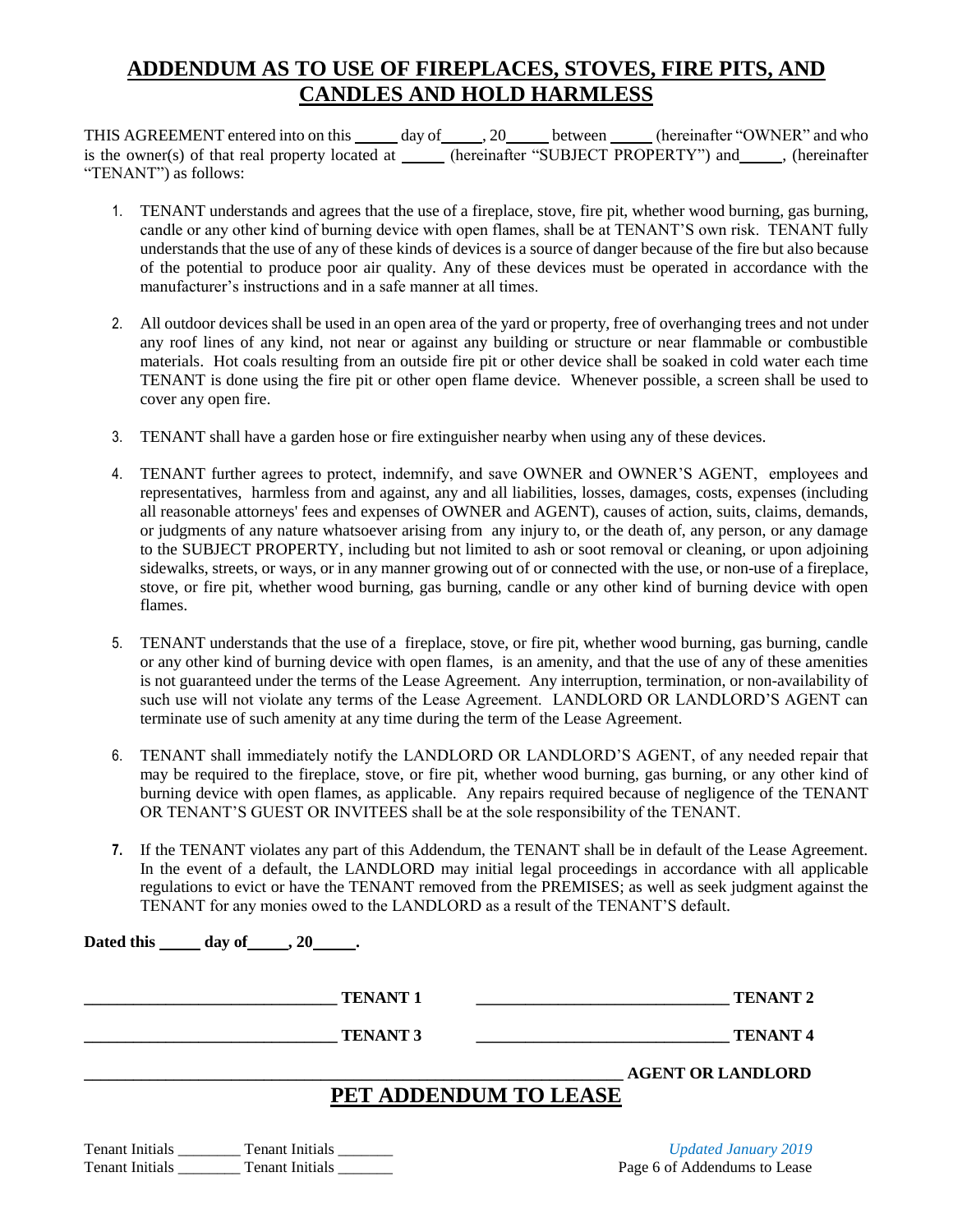**THIS ADDENDUM IS AGREED TO AND SHALL BE MADE PART OF THE LEASE AGREEMENT BETWEEN (OWNER OR AGENT) AND (TENANTS) FOR THE PREMISES LOCATED AT .**

**I attest that the statement I make on this addendum is true. If at any time during my tenancy I wish to acquire a pet, I must contact my property manager first. Not all properties or owners allow pets, and there are restrictions on pets and pet fees that must be paid for each pet. I understand that if I acquire a pet without prior approval I will be in violation of my lease and will be asked to remove the pet.** 

**Pets, include but are not limited to, dogs, cats, exotic animals, rodents, rabbits, guinea pigs, sugar gliders, rats, mice, squirrels, chinchillas, reptiles, birds, fish, hamsters, and turtles.** 

**If you are found to have an unauthorized pet(s), you will be charged a flat fee penalty in the amount of \$300.00 for each unauthorized pet. This fee is due whether or not you keep the pet and is in addition to any pet deposit required if owner authorizes the pet.** 

|                                                                                                                                                                                                                                                                                                                                                                                                                                   |                 | <u>__</u> ______ _____ _____ (Initial) ______ I do not have pets                      |                                                                                                                       |
|-----------------------------------------------------------------------------------------------------------------------------------------------------------------------------------------------------------------------------------------------------------------------------------------------------------------------------------------------------------------------------------------------------------------------------------|-----------------|---------------------------------------------------------------------------------------|-----------------------------------------------------------------------------------------------------------------------|
| Dated this ______ day of ______, 20______.                                                                                                                                                                                                                                                                                                                                                                                        |                 |                                                                                       |                                                                                                                       |
|                                                                                                                                                                                                                                                                                                                                                                                                                                   | <b>TENANT 1</b> |                                                                                       | <b>TENANT2</b>                                                                                                        |
|                                                                                                                                                                                                                                                                                                                                                                                                                                   | <b>TENANT 3</b> |                                                                                       | <b>TENANT4</b>                                                                                                        |
|                                                                                                                                                                                                                                                                                                                                                                                                                                   |                 |                                                                                       | <b>AGENT OR LANDLORD</b>                                                                                              |
|                                                                                                                                                                                                                                                                                                                                                                                                                                   |                 |                                                                                       |                                                                                                                       |
| <b>DESCRIPTION OF PET(S):</b>                                                                                                                                                                                                                                                                                                                                                                                                     |                 |                                                                                       |                                                                                                                       |
|                                                                                                                                                                                                                                                                                                                                                                                                                                   |                 | Pet #1 Type _______ Breed _______ Color _______ Weight (lb) ______ Name _______       |                                                                                                                       |
|                                                                                                                                                                                                                                                                                                                                                                                                                                   |                 | <b>Pet #2</b> Type _______ Breed _______ Color _______ Weight (lb) ______ Name ______ |                                                                                                                       |
|                                                                                                                                                                                                                                                                                                                                                                                                                                   |                 | Pet #3 Type _______ Breed _______ Color _______ Weight (lb) ______ Name _______       |                                                                                                                       |
|                                                                                                                                                                                                                                                                                                                                                                                                                                   |                 | Pet #4 Type _______ Breed _______ Color _______ Weight (lb) ______ Name ______        |                                                                                                                       |
| conditions are abided by:                                                                                                                                                                                                                                                                                                                                                                                                         |                 |                                                                                       | Consent is hereby granted to Tenant(s) to keep the described pet(s) on the leased premises, provided the below listed |
| $\frac{1}{\sqrt{1-\frac{1}{\sqrt{1-\frac{1}{\sqrt{1-\frac{1}{\sqrt{1-\frac{1}{\sqrt{1-\frac{1}{\sqrt{1-\frac{1}{\sqrt{1-\frac{1}{\sqrt{1-\frac{1}{\sqrt{1-\frac{1}{\sqrt{1-\frac{1}{\sqrt{1-\frac{1}{\sqrt{1-\frac{1}{\sqrt{1-\frac{1}{\sqrt{1-\frac{1}{\sqrt{1-\frac{1}{\sqrt{1-\frac{1}{\sqrt{1-\frac{1}{\sqrt{1-\frac{1}{\sqrt{1-\frac{1}{\sqrt{1-\frac{1}{\sqrt{1-\frac{1}{\sqrt{1-\frac{1}{\sqrt{1-\frac{1}{\sqrt{1-\frac{1$ |                 |                                                                                       |                                                                                                                       |
| $\underline{X}$ A non-refundable fee of $\S$ ______ is paid by Tenant (s)                                                                                                                                                                                                                                                                                                                                                         |                 |                                                                                       |                                                                                                                       |
| monies owed whether pet related or not.                                                                                                                                                                                                                                                                                                                                                                                           |                 |                                                                                       | Additional security deposit of \$<br>is paid by Tenant(s). This may be applied by Landlord to any damage or           |
|                                                                                                                                                                                                                                                                                                                                                                                                                                   |                 | MUST BE PRE-APPROVED PRIOR TO BRINGING PET ON THE PREMISES.                           | ONLY PET(S) SPECIFICALLY DESCRIBED ON THIS AGREEMENT ARE ALLOWED AND SUCH PET                                         |

Tenant Initials \_\_\_\_\_\_\_\_ Tenant Initials \_\_\_\_\_\_\_ *Updated January 2019* Tenant Initials \_\_\_\_\_\_\_\_ Tenant Initials \_\_\_\_\_\_\_\_ Page 7 of Addendums to Lease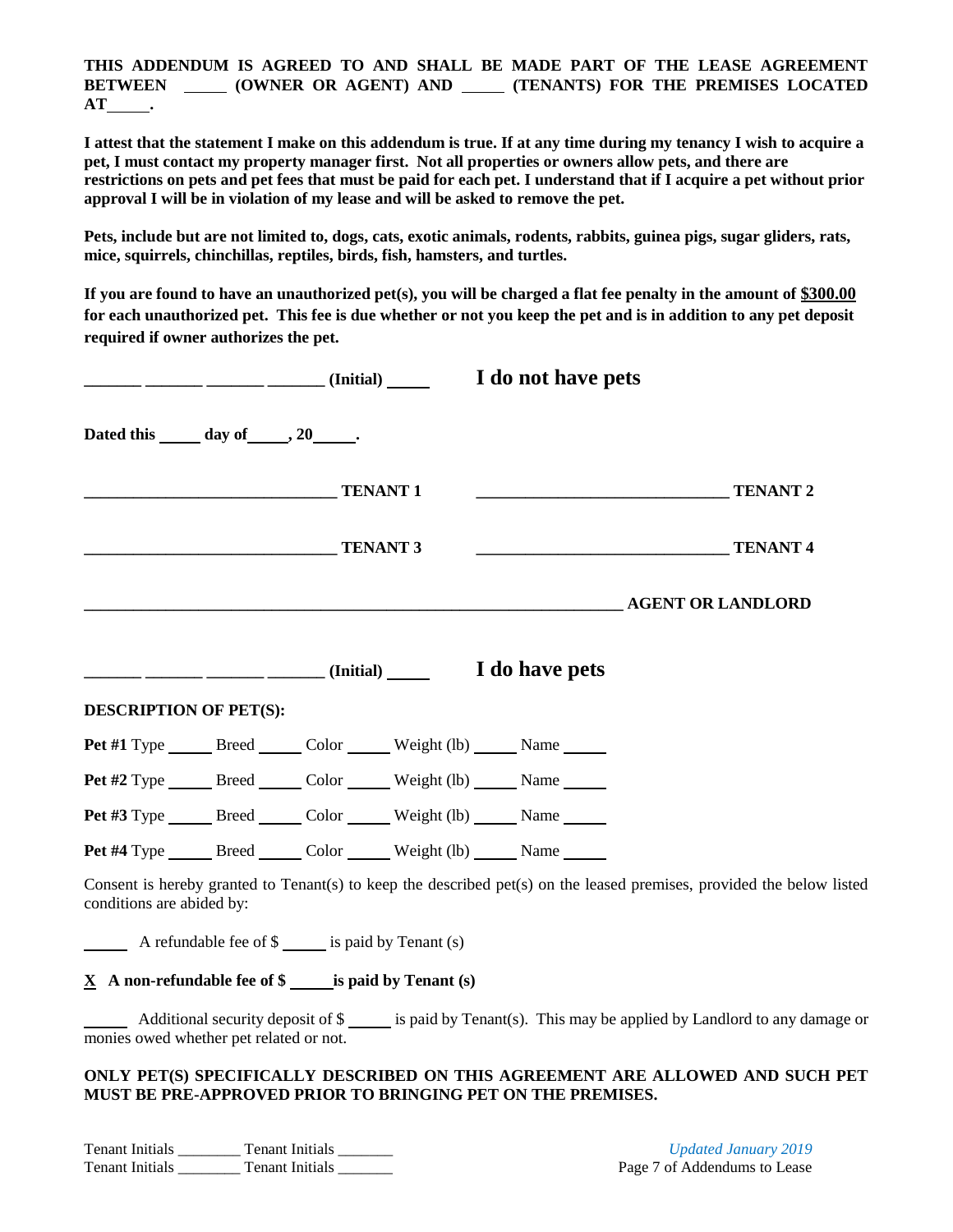Pet(s) must be kept on a leash at all times while it is outside of unit. PETS ARE NOT ALLOWED TO RUN LOOSE AT ANY TIME. Tenant(s) agree to fully indemnify the owner oragent for any damages arising out of injury to another by the pet(s). Pet(s) must not be tiedor kept outside unit door, in the hallways or on the balcony or lanais.

In the event any pet(s) have offspring, Tenant(s) willl be in breach of this agreement. Pet(s) must weigh under the weight limit of lbs. at all times.

Tenant(s) may be assigned designated areas to walk pet. Tenant(s) are responsible for cleaning up after pet(s).

Tenant(s) agree that approval or denial of all pet(s) is at the **sole discretion** of owner or agent. Owner or agent reserve the right to withdraw consent by giving the Tenant(s) 7 days written notice to remove pet(s) from the premises for any reason including, but not limited to noise, barking, disturbances, damage, threatening behavior towards other tenant(s) or employees ofowner or agent. In the event the pet(s) are not removed after notice, Tenant(s) will be subject to eviction.

**Tenant(s) understand and acknowledge that most Owners' insurance policies prohibit "aggressive breeds" of dogs. Aggressive breeds have been determined to include but are not limited to the following breeds:** 

| 1. Akita                                   | 2. Doberman Pinscher               |
|--------------------------------------------|------------------------------------|
| 3. German Shepherd                         | 4. Pit Bull                        |
| 5. Chow                                    | 6. Rottweiler                      |
| 7. Siberian Husky                          | 8. Alaskan Malamute                |
| 9. American Bull Terrier                   | 10. American Staffordshire Terrier |
| 11. English Bull Terrier                   | 12. Korean Jindo                   |
| 13. Presa Canario                          | 14. Staffordshire Bull Terrier     |
| 15. Hybrid and Purebred Wolves             | 16. Coyotes and Wild Dogs          |
| 17. And <b>ANY MIX</b> of the above breeds |                                    |

By signing this Addendum, Tenant(s) represents and warrants that the  $\log(s)$  subject to this Pet Addendum, if applicable, is/are not one of these aggressive breeds or any mix thereof.

Owner or agent reserve the right to withdraw consent by giving the Tenant(s) 7 days written notice to remove pet(s) from the premises for any reason including but not limited to noise, barking, disturbances, damage, threatening behavior towards other tenant(s) or employees of owner or agent. In the event the pet(s) are not removed after notice, Tenant(s) will be subject to eviction.

**Dated this day of , 20 .** 

**\_\_\_\_\_\_\_\_\_\_\_\_\_\_\_\_\_\_\_\_\_\_\_\_\_\_\_\_\_\_\_ TENANT 1 \_\_\_\_\_\_\_\_\_\_\_\_\_\_\_\_\_\_\_\_\_\_\_\_\_\_\_\_\_\_\_ TENANT 2**

**TENANT 3 TENANT 3 TENANT 4** 

**\_\_\_\_\_\_\_\_\_\_\_\_\_\_\_\_\_\_\_\_\_\_\_\_\_\_\_\_\_\_\_\_\_\_\_\_\_\_\_\_\_\_\_\_\_\_\_\_\_\_\_\_\_\_\_\_\_\_\_\_\_\_\_\_\_\_ AGENT OR LANDLORD**

## **BED BUG ADDENDUM**

Tenant Initials \_\_\_\_\_\_\_\_ Tenant Initials \_\_\_\_\_\_\_ *Updated January 2019* Tenant Initials Tenant Initials Tenant Initials and Tenant Initials Page 8 of Addendums to Lease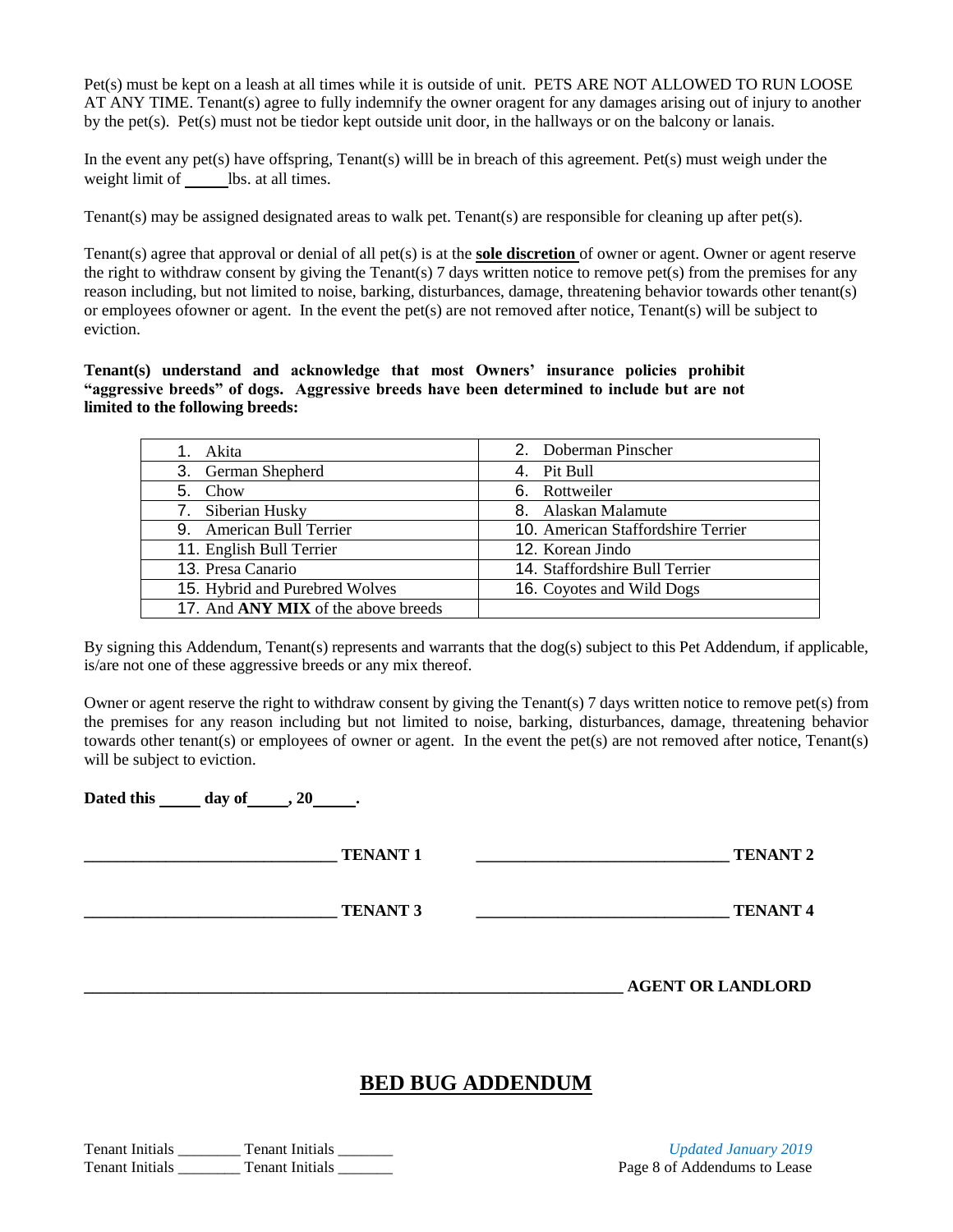THIS ADDENDUM to the Residential Lease dated \_\_\_\_\_ (hereinafter "LEASE") for the property located at , FL (hereinafter referred to as "PREMISES") is agreed to and made a part of the LEASE and shall bind the TENANT(S), TENANT'S heirs, estate, or legally appointed representatives, (hereinafter referred to collectively as "TENANT(S)") and LANDLORD and/ or LANDLORD'S AGENT, (hereinafter referred to collectively as "LANDLORD").

1. **INSPECTION.** The PREMISES has not been inspected prior to occupancy by a licensed pest control professional, (hereinafter "Pest Control"). Currently, under Florida law, there is no requirement that the premises be inspected**.**  TENANT, at TENANT'S expense, can have an inspection of the premises performed by an approved third party Pest Control within three (3) days of moving into the PREMISES. LANDLORD shall have a list of approved Pest Control Professionals that may inspect the PREMISES at TENANT'S expense. Failure to have such inspection means that TENANT agrees there is no infestation or presence of bed bugs upon moving in.

2. **NO KNOWN INFESTATION.** LANDLORD represents that it is not aware of any current infestation or presence of bed bugs in the PREMISES**.**

3. **BEDBUG INFORMATION.** TENANT represents and agrees the he or she is not aware of any infestation or presence of bed bugs in TENANT's current or previous premises, homes, furniture, clothing, luggage, purses, or other personal property and possessions and has fully disclosed to LANDLORD any previous bed bug infestation or issues which TENANT may have experienced or is experiencing and has not been subjected to or living in an environment, PREMISES, or home in which there was a bed bug infestation or presence. TENANT represents that if he or she was previously living in PREMISES with a bug infestation that he or she has had all furniture, clothing, and personal property and belongings professionally and properly cleaned and treated by Pest Control that shall certify such items are free of further infestation. In the event TENANT discloses a previous experience of bed bug infestation, LANDLORD shall have the right to see documentation of the treatment from Pest Control and inspect TENANT's personal property and belongings to confirm the absence of bed bugs.

4. **USED AND DISCARDED ITEMS.** TENANT acknowledges that used, abandoned or discarded furniture, clothing, and personal property can contain bed bugs which may infest the PREMISES and be extremely difficult to control, and the costs associated with treating bed bugs can be expensive. TENANT represents and agrees that he or she shall not allow such property to enter the PREMISES without confirming the absence of bed bugs or having such items properly and professionally cleaned and treated by Pest Control before bringing such items in to the PREMISES. TENANT shall be require to provide proof that any such item has been inspected and or treated by Pest Control.

5. **ACCESS BY LANDLORD AND PEST CONTROL AND TENANT COOPERATION.** TENANT shall allow LANDLORD, maintenance staff and Pest Control to have full access to the PREMISES at reasonable times and hours for inspection, pest control, and treatment of bed bugs if any exist. TENANT and the TENANT's family members, occupants, social guests, and invitees shall cooperate and shall not interfere in any way with inspections or treatments or this shall constitute a material breach of the lease agreement. Upon confirmation of the presence or infestation of bed bugs, TENANT must cooperate and coordinate with LANDLORD and Pest Control to treat and attempt to eliminate the bed bugs. TENANT must follow all directions of LANDLORD and Pest Control to treat the PREMISES. LANDLORD and LANDLORD's Pest Control shall have the right to set all conditions necessary for inspection and treatment of the premises for the presence or infestation of bed bugs. The TENANT is required to remove or destroy personal property that cannot be treated or cleaned in the opinion of LANDLORD or Pest Control and holds LANDLORD and Pest Control harmless for any loss or damages to such personal property.

6. **NOTIFICATIONS BY TENANT.** TENANT shall immediately notify LANDLORD of any conditions or evidence that may indicate the presence of bed bugs in the PREMISES or in any of TENANT's clothing, furniture, and/or other personal property at any time during TENANT's occupancy of the PREMISES. TENANT shall immediately notify LANDLORD of any recurring or unexplained bites, irritations, sores of the skin or body which TENANT believes are occurring from bed bugs or from any condition or pest believed to be within the PREMISES. TENANT shall not try to treat the PREMISES for a bed bug infestation on his own or hire any outside pest control company and acknowledges that LANDLORD has the full right to select its own Pest Control to perform treatments and cleaning of the PREMISES, if necessary. Failure to comply shall constitute a material breach of the LEASE and this Addendum.

7. **METHOD OF TREATMENT.** If the LANDLORD decides to have the PREMISES treated and not terminate the tenancy, LANDLORD along with Pest Control shall have the sole right to select the method of treating the PREMISES or any affected areas. TENANT is responsible to follow all protocols or directions from LANDLORD and/or Pest Control.

Tenant Initials \_\_\_\_\_\_\_\_ Tenant Initials \_\_\_\_\_\_\_ *Updated January 2019* Tenant Initials Communication Channel Tenant Initials Communication Channel Page 9 of Addendums to Lease